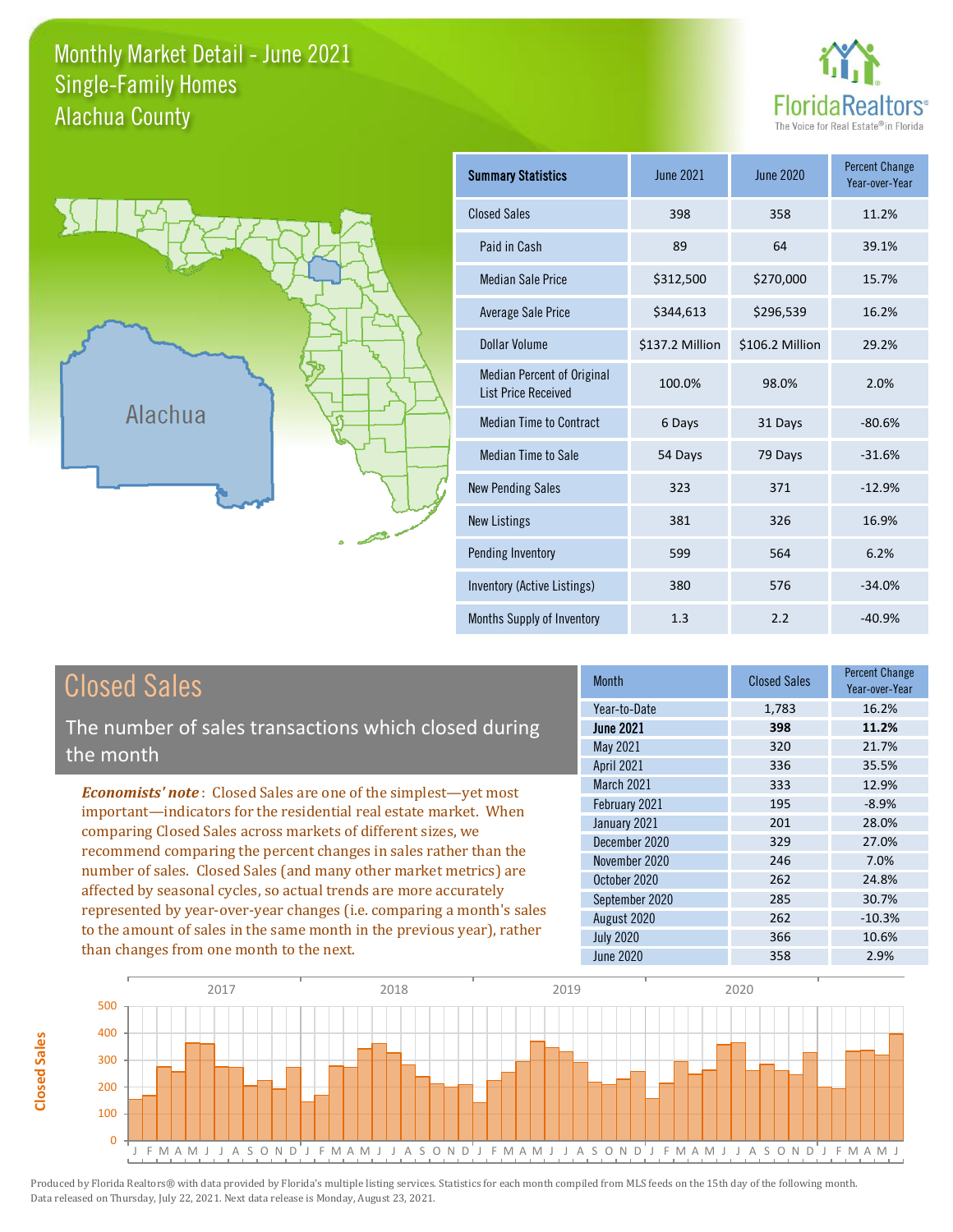

#### \$100,000 - \$149,999 18 -18.2% Sale Price Closed Sales Percent Change Year-over-Year Less than \$50,000 0 0 -100.0% \$50,000 - \$99,999 3 -50.0% \$150,000 - \$199,999 36 -16.3% \$200,000 - \$249,999 58 -27.5% \$400,000 - \$599,999 71 77.5% \$600,000 - \$999,999 23 109.1% *Economists' note:* Closed Sales are one of the simplest—yet most important—indicators for the residential real estate market. When comparing Closed Sales across markets of different sizes, we recommend comparing the percent changes in sales rather than the number of sales. Closed Sales (and many other market metrics) are affected by seasonal cycles, so actual trends are more accurately represented by year-over-year changes (i.e. comparing a month's sales to the amount of sales in the same month in the previous year), rather than changes from one month to the next. \$1,000,000 or more 4 100.0%  $$250,000 - $299,999$  60 -3.2% \$300,000 - \$399,999 125 37.4% 140 ■ June 2020 **■ June 2021** 140 Closed Sales by Sale Price The number of sales transactions which closed during the month



#### Median Time to Contract by Sale Price The median number of days between the listing date and contract date for all Closed Sales during the month

*Economists' note* : Like Time to Sale, Time to Contract is a measure of the length of the home selling process calculated for sales which closed during the month. The difference is that Time to Contract measures the number of days between the initial listing of a property and the signing of the contract which eventually led to the closing of the sale. When the gap between Median Time to Contract and Median Time to Sale grows, it is usually a sign of longer closing times and/or declining numbers of cash sales.

| <b>Sale Price</b>     | <b>Median Time to</b><br>Contract | <b>Percent Change</b><br>Year-over-Year |
|-----------------------|-----------------------------------|-----------------------------------------|
| Less than \$50,000    | (No Sales)                        | N/A                                     |
| $$50,000 - $99,999$   | 6 Days                            | $-92.0%$                                |
| $$100,000 - $149,999$ | 15 Days                           | $-25.0%$                                |
| $$150,000 - $199,999$ | 4 Days                            | $-75.0%$                                |
| \$200,000 - \$249,999 | 5 Days                            | $-80.0%$                                |
| \$250,000 - \$299,999 | 4 Days                            | $-88.2%$                                |
| \$300,000 - \$399,999 | 10 Days                           | $-77.8%$                                |
| \$400,000 - \$599,999 | 5 Days                            | $-82.1%$                                |
| \$600,000 - \$999,999 | 6 Days                            | $-94.1%$                                |
| \$1,000,000 or more   | 20 Days                           | 11.1%                                   |



**Closed Sales**

**Median Time to Contract Median Time to Contract**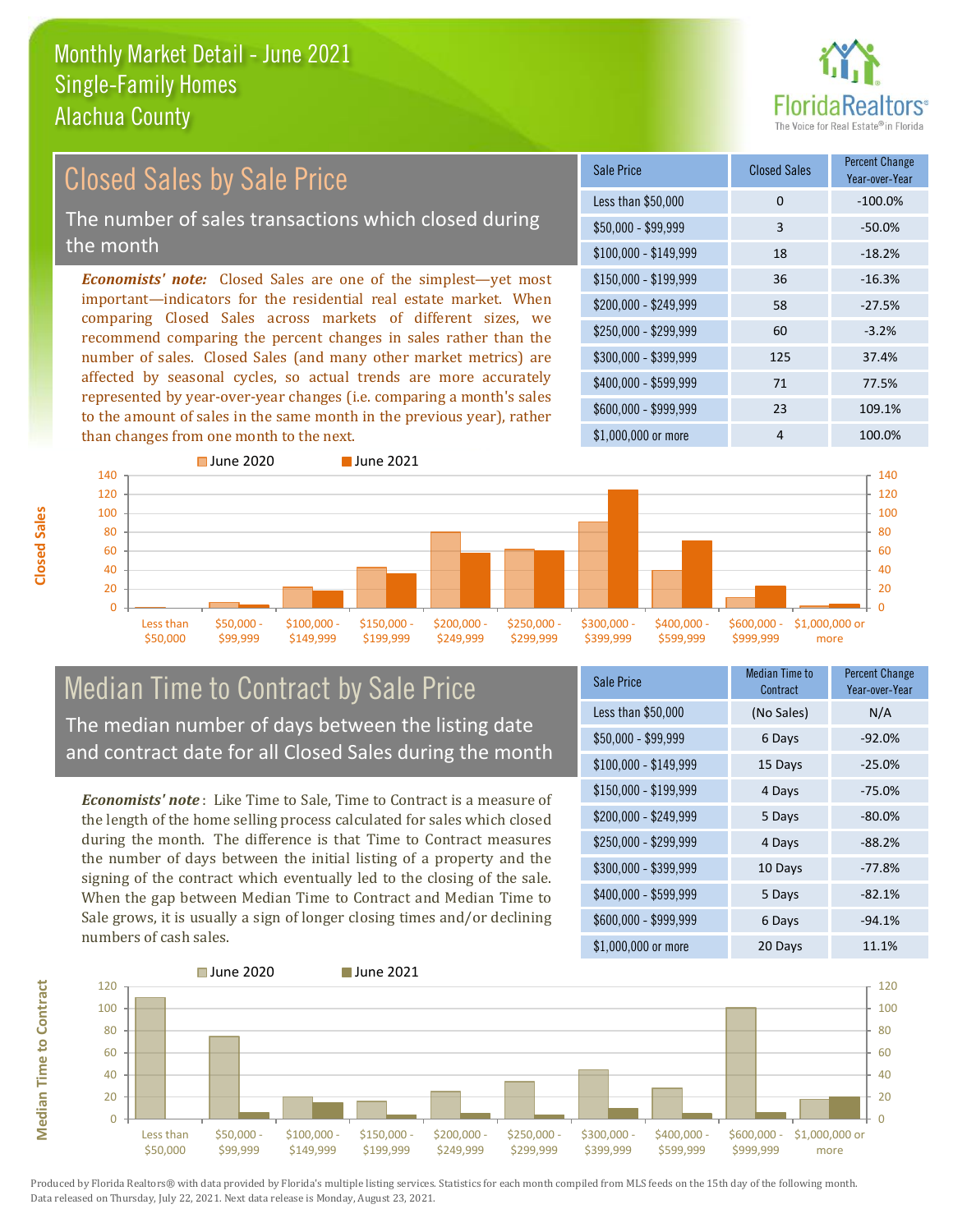

# New Listings by Initial Listing Price

The number of properties put onto the market during the month

*Economists' note:* New Listings tend to rise in delayed response to increasing prices, so they are often seen as a lagging indicator of market health. As prices rise, potential sellers raise their estimations of value—and in the most recent cycle, rising prices have freed up many potential sellers who were previously underwater on their mortgages. Note that in our calculations, we take care to not include properties that were recently taken off the market and quickly relisted, since these are not really *new* listings.

| <b>Initial Listing Price</b> | <b>New Listings</b> | <b>Percent Change</b><br>Year-over-Year |
|------------------------------|---------------------|-----------------------------------------|
| Less than \$50,000           | $\Omega$            | N/A                                     |
| $$50,000 - $99,999$          | $\overline{4}$      | $-55.6%$                                |
| $$100,000 - $149,999$        | 15                  | $-11.8%$                                |
| $$150,000 - $199,999$        | 43                  | $-12.2%$                                |
| \$200,000 - \$249,999        | 62                  | $-23.5%$                                |
| \$250,000 - \$299,999        | 68                  | 51.1%                                   |
| \$300,000 - \$399,999        | 98                  | 34.2%                                   |
| \$400,000 - \$599,999        | 59                  | 90.3%                                   |
| \$600,000 - \$999,999        | 25                  | 47.1%                                   |
| \$1,000,000 or more          | 7                   | 75.0%                                   |



#### Inventory by Current Listing Price The number of property listings active at the end of the month

*Economists' note* : There are a number of ways to define and calculate Inventory. Our method is to simply count the number of active listings on the last day of the month, and hold this number to compare with the same month the following year. Inventory rises when New Listings are outpacing the number of listings that go off-market (regardless of whether they actually sell). Likewise, it falls when New Listings aren't keeping up with the rate at which homes are going off-market.

| <b>Current Listing Price</b> | Inventory | <b>Percent Change</b><br>Year-over-Year |
|------------------------------|-----------|-----------------------------------------|
| Less than \$50,000           | 5         | 400.0%                                  |
| $$50,000 - $99,999$          | 4         | $-76.5%$                                |
| $$100,000 - $149,999$        | 13        | $-23.5%$                                |
| $$150,000 - $199,999$        | 37        | $-5.1%$                                 |
| \$200,000 - \$249,999        | 43        | $-35.8%$                                |
| \$250,000 - \$299,999        | 47        | $-41.3%$                                |
| \$300,000 - \$399,999        | 85        | $-49.1%$                                |
| \$400,000 - \$599,999        | 73        | $-27.0%$                                |
| \$600,000 - \$999,999        | 47        | $-26.6%$                                |
| \$1,000,000 or more          | 26        | 8.3%                                    |



Produced by Florida Realtors® with data provided by Florida's multiple listing services. Statistics for each month compiled from MLS feeds on the 15th day of the following month. Data released on Thursday, July 22, 2021. Next data release is Monday, August 23, 2021.

**Inventory**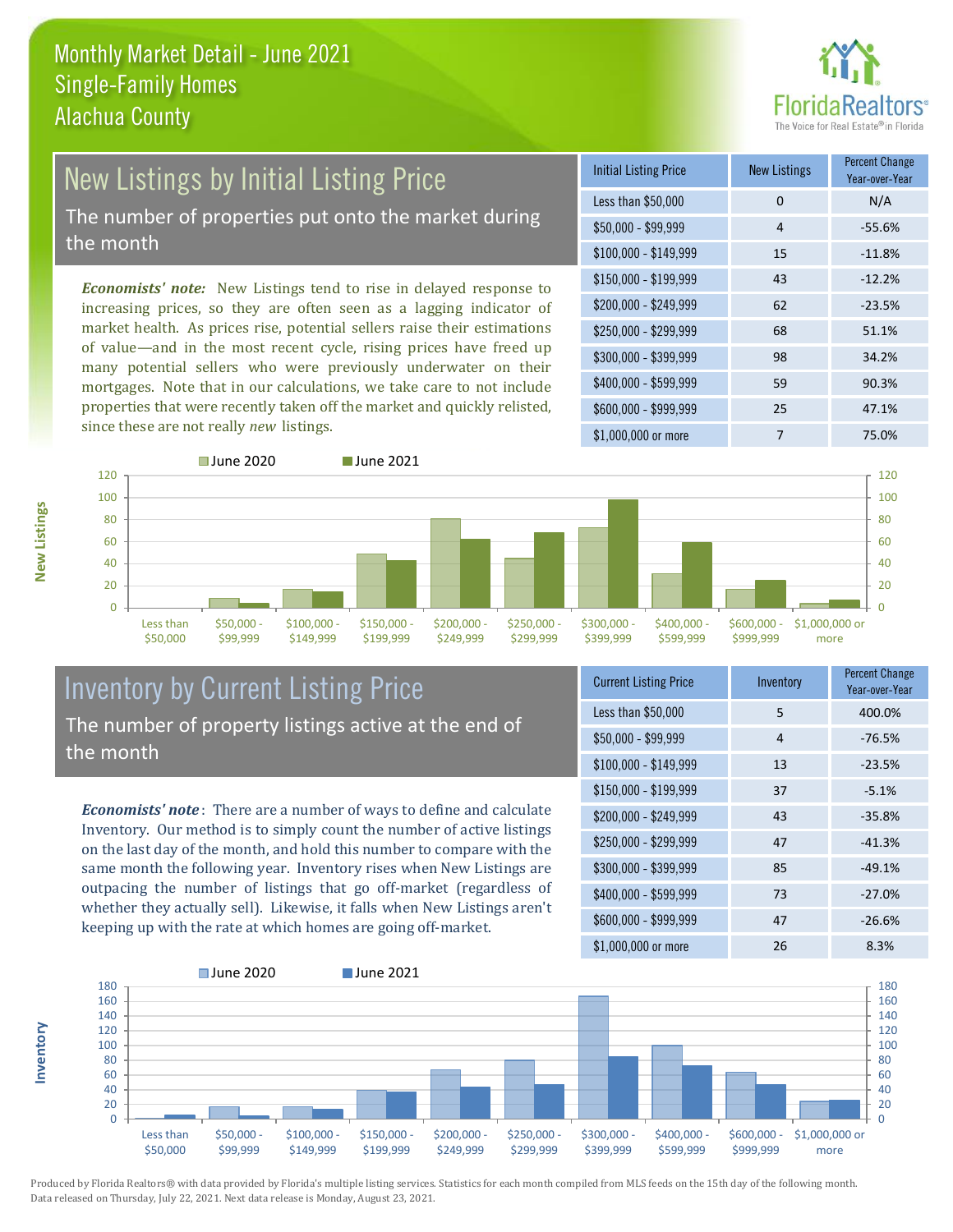#### Monthly Distressed Market - June 2021 Alachua County Single-Family Homes



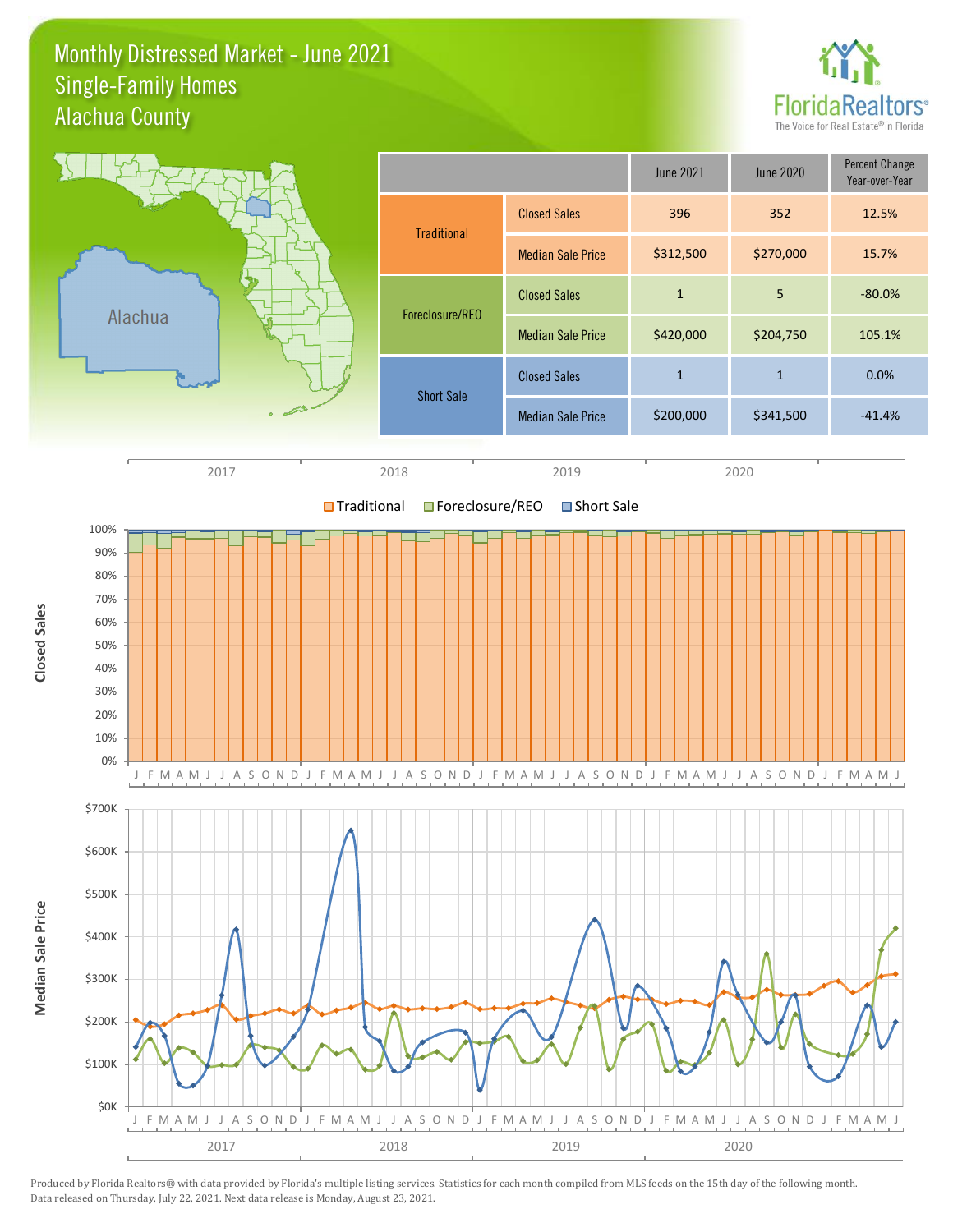Monthly Market Detail - June 2021 Alachua County Townhouses and Condos

![](_page_4_Picture_1.jpeg)

![](_page_4_Figure_2.jpeg)

| <b>Summary Statistics</b>                                       | June 2021      | <b>June 2020</b> | <b>Percent Change</b><br>Year-over-Year |
|-----------------------------------------------------------------|----------------|------------------|-----------------------------------------|
| <b>Closed Sales</b>                                             | 148            | 94               | 57.4%                                   |
| Paid in Cash                                                    | 69             | 43               | 60.5%                                   |
| <b>Median Sale Price</b>                                        | \$147,250      | \$135,000        | 9.1%                                    |
| <b>Average Sale Price</b>                                       | \$155,140      | \$141,703        | 9.5%                                    |
| <b>Dollar Volume</b>                                            | \$23.0 Million | \$13.3 Million   | 72.4%                                   |
| <b>Median Percent of Original</b><br><b>List Price Received</b> | 100.0%         | 96.4%            | 3.7%                                    |
| <b>Median Time to Contract</b>                                  | 12 Days        | 22 Days          | $-45.5%$                                |
| <b>Median Time to Sale</b>                                      | 57 Days        | 63 Days          | $-9.5%$                                 |
| <b>New Pending Sales</b>                                        | 111            | 92               | 20.7%                                   |
| <b>New Listings</b>                                             | 122            | 102              | 19.6%                                   |
| <b>Pending Inventory</b>                                        | 167            | 117              | 42.7%                                   |
| Inventory (Active Listings)                                     | 119            | 143              | $-16.8%$                                |
| Months Supply of Inventory                                      | 1.4            | 2.2              | $-36.4%$                                |

## Closed Sales

**Closed Sales**

**Closed Sales** 

The number of sales transactions which closed during the month

*Economists' note* : Closed Sales are one of the simplest—yet most important—indicators for the residential real estate market. When comparing Closed Sales across markets of different sizes, we recommend comparing the percent changes in sales rather than the number of sales. Closed Sales (and many other market metrics) are affected by seasonal cycles, so actual trends are more accurately represented by year-over-year changes (i.e. comparing a month's sales to the amount of sales in the same month in the previous year), rather than changes from one month to the next.

| <b>Month</b>      | <b>Closed Sales</b> | <b>Percent Change</b><br>Year-over-Year |
|-------------------|---------------------|-----------------------------------------|
| Year-to-Date      | 601                 | 48.8%                                   |
| <b>June 2021</b>  | 148                 | 57.4%                                   |
| May 2021          | 121                 | 98.4%                                   |
| <b>April 2021</b> | 99                  | 76.8%                                   |
| March 2021        | 117                 | 34.5%                                   |
| February 2021     | 75                  | 31.6%                                   |
| January 2021      | 41                  | $-16.3%$                                |
| December 2020     | 83                  | 36.1%                                   |
| November 2020     | 38                  | $-2.6%$                                 |
| October 2020      | 75                  | 56.3%                                   |
| September 2020    | 56                  | 12.0%                                   |
| August 2020       | 82                  | $-13.7%$                                |
| <b>July 2020</b>  | 85                  | $-4.5%$                                 |
| <b>June 2020</b>  | 94                  | $-4.1%$                                 |

![](_page_4_Figure_8.jpeg)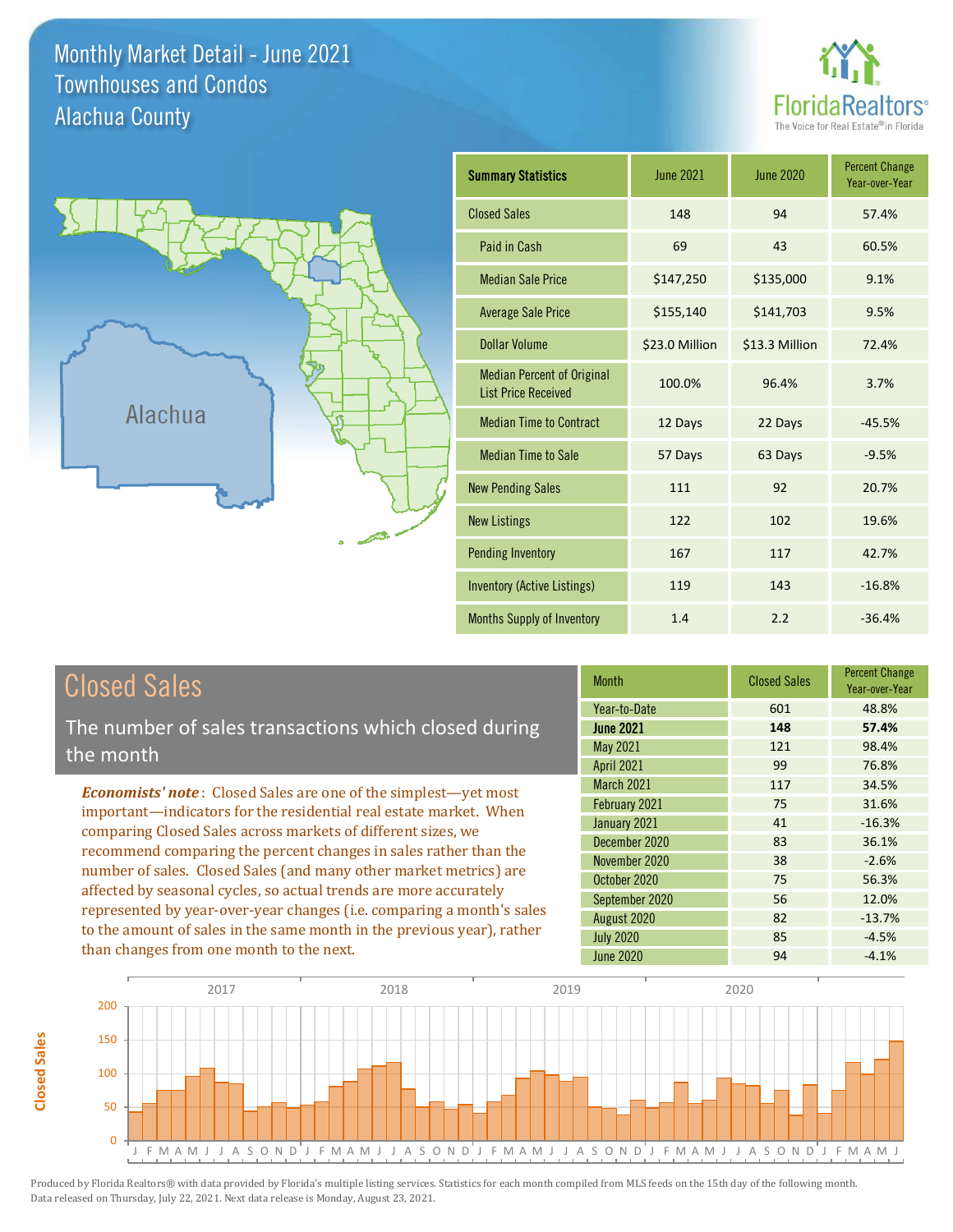![](_page_5_Picture_1.jpeg)

Year-over-Year

#### Sale Price Closed Sales Percent Change *Economists' note:* Closed Sales are one of the simplest—yet most important—indicators for the residential real estate market. When comparing Closed Sales across markets of different sizes, we recommend comparing the percent changes in sales rather than the Closed Sales by Sale Price The number of sales transactions which closed during the month

number of sales. Closed Sales (and many other market metrics) are affected by seasonal cycles, so actual trends are more accurately represented by year-over-year changes (i.e. comparing a month's sales to the amount of sales in the same month in the previous year), rather than changes from one month to the next.

![](_page_5_Figure_4.jpeg)

![](_page_5_Figure_5.jpeg)

#### Median Time to Contract by Sale Price The median number of days between the listing date and contract date for all Closed Sales during the month

*Economists' note* : Like Time to Sale, Time to Contract is a measure of the length of the home selling process calculated for sales which closed during the month. The difference is that Time to Contract measures the number of days between the initial listing of a property and the signing of the contract which eventually led to the closing of the sale. When the gap between Median Time to Contract and Median Time to Sale grows, it is usually a sign of longer closing times and/or declining numbers of cash sales.

| <b>Sale Price</b>     | Median Time to<br>Contract | <b>Percent Change</b><br>Year-over-Year |
|-----------------------|----------------------------|-----------------------------------------|
| Less than \$50,000    | 5 Days                     | $-95.3%$                                |
| $$50,000 - $99,999$   | 5 Days                     | $-61.5%$                                |
| $$100,000 - $149,999$ | 10 Days                    | $-28.6%$                                |
| $$150,000 - $199,999$ | 5 Days                     | $-81.5%$                                |
| \$200,000 - \$249,999 | 29 Days                    | $-69.8%$                                |
| \$250,000 - \$299,999 | 106 Days                   | 26.2%                                   |
| \$300,000 - \$399,999 | 45 Days                    | $-67.6%$                                |
| \$400,000 - \$599,999 | (No Sales)                 | N/A                                     |
| \$600,000 - \$999,999 | (No Sales)                 | N/A                                     |
| \$1,000,000 or more   | (No Sales)                 | N/A                                     |

![](_page_5_Figure_9.jpeg)

**Median Time to Contract Median Time to Contract**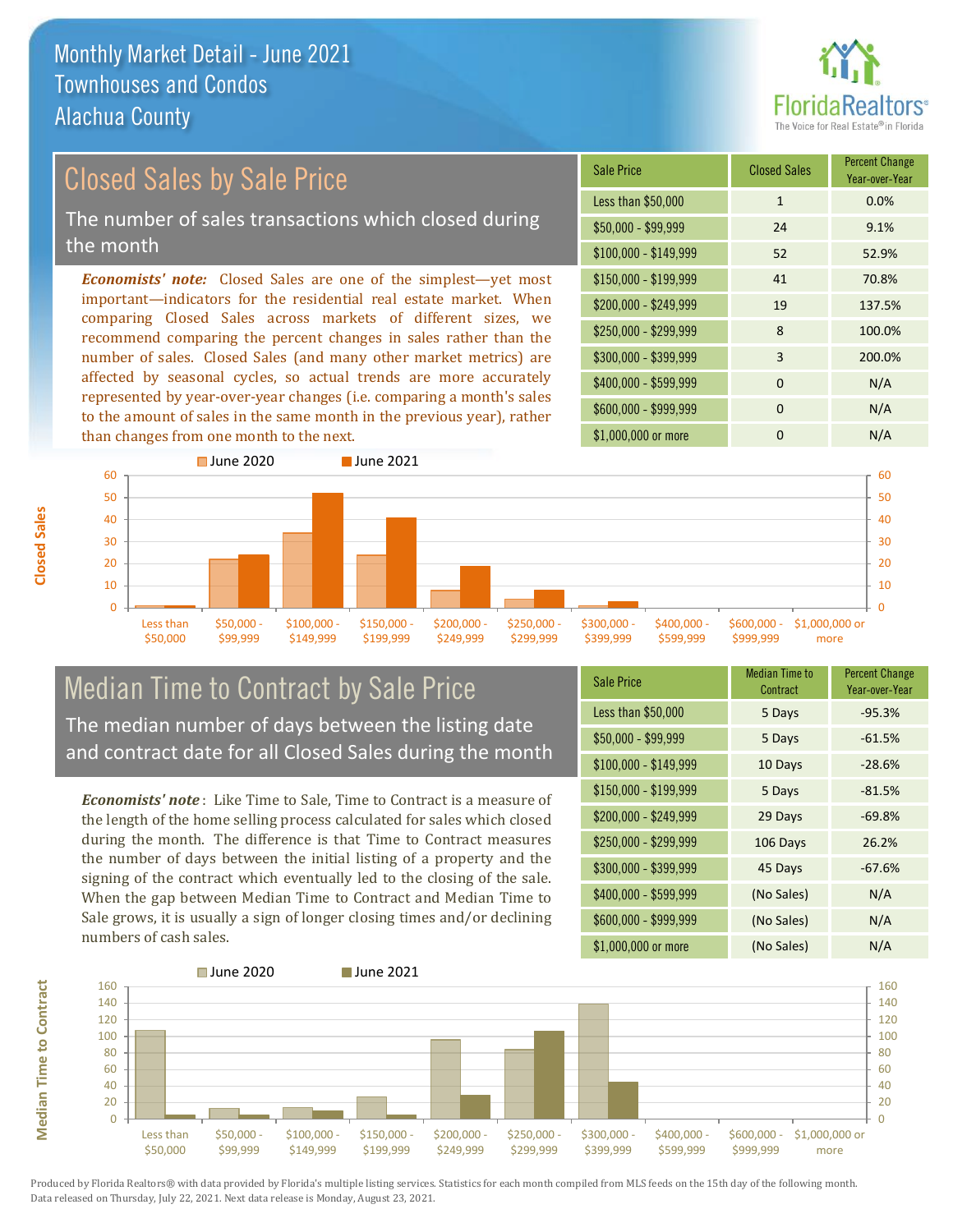![](_page_6_Picture_1.jpeg)

# New Listings by Initial Listing Price

The number of properties put onto the market during the month

*Economists' note:* New Listings tend to rise in delayed response to increasing prices, so they are often seen as a lagging indicator of market health. As prices rise, potential sellers raise their estimations of value—and in the most recent cycle, rising prices have freed up many potential sellers who were previously underwater on their mortgages. Note that in our calculations, we take care to not include properties that were recently taken off the market and quickly relisted, since these are not really *new* listings.

| <b>Initial Listing Price</b> | <b>New Listings</b> | <b>Percent Change</b><br>Year-over-Year |
|------------------------------|---------------------|-----------------------------------------|
| Less than \$50,000           | $\overline{2}$      | 100.0%                                  |
| $$50,000 - $99,999$          | 19                  | 5.6%                                    |
| $$100,000 - $149,999$        | 38                  | 8.6%                                    |
| $$150,000 - $199,999$        | 36                  | $-14.3%$                                |
| \$200,000 - \$249,999        | 15                  | 275.0%                                  |
| \$250,000 - \$299,999        | 10                  | 400.0%                                  |
| \$300,000 - \$399,999        | $\mathcal{P}$       | N/A                                     |
| \$400,000 - \$599,999        | $\Omega$            | N/A                                     |
| \$600,000 - \$999,999        | 0                   | N/A                                     |
| \$1,000,000 or more          | O                   | N/A                                     |

![](_page_6_Figure_6.jpeg)

#### Inventory by Current Listing Price The number of property listings active at the end of the month

*Economists' note* : There are a number of ways to define and calculate Inventory. Our method is to simply count the number of active listings on the last day of the month, and hold this number to compare with the same month the following year. Inventory rises when New Listings are outpacing the number of listings that go off-market (regardless of whether they actually sell). Likewise, it falls when New Listings aren't keeping up with the rate at which homes are going off-market.

| <b>Current Listing Price</b> | Inventory      | <b>Percent Change</b><br>Year-over-Year |
|------------------------------|----------------|-----------------------------------------|
| Less than \$50,000           | $\mathbf{1}$   | N/A                                     |
| $$50,000 - $99,999$          | 26             | $-35.0%$                                |
| $$100,000 - $149,999$        | 34             | $-19.0%$                                |
| $$150,000 - $199,999$        | 31             | 6.9%                                    |
| \$200,000 - \$249,999        | 9              | $-30.8%$                                |
| \$250,000 - \$299,999        | 12             | 33.3%                                   |
| \$300,000 - \$399,999        | $\overline{2}$ | $-50.0%$                                |
| \$400,000 - \$599,999        | 3              | 0.0%                                    |
| \$600,000 - \$999,999        | $\mathbf{1}$   | $-66.7%$                                |
| \$1,000,000 or more          | 0              | N/A                                     |

![](_page_6_Figure_10.jpeg)

Produced by Florida Realtors® with data provided by Florida's multiple listing services. Statistics for each month compiled from MLS feeds on the 15th day of the following month. Data released on Thursday, July 22, 2021. Next data release is Monday, August 23, 2021.

**Inventory**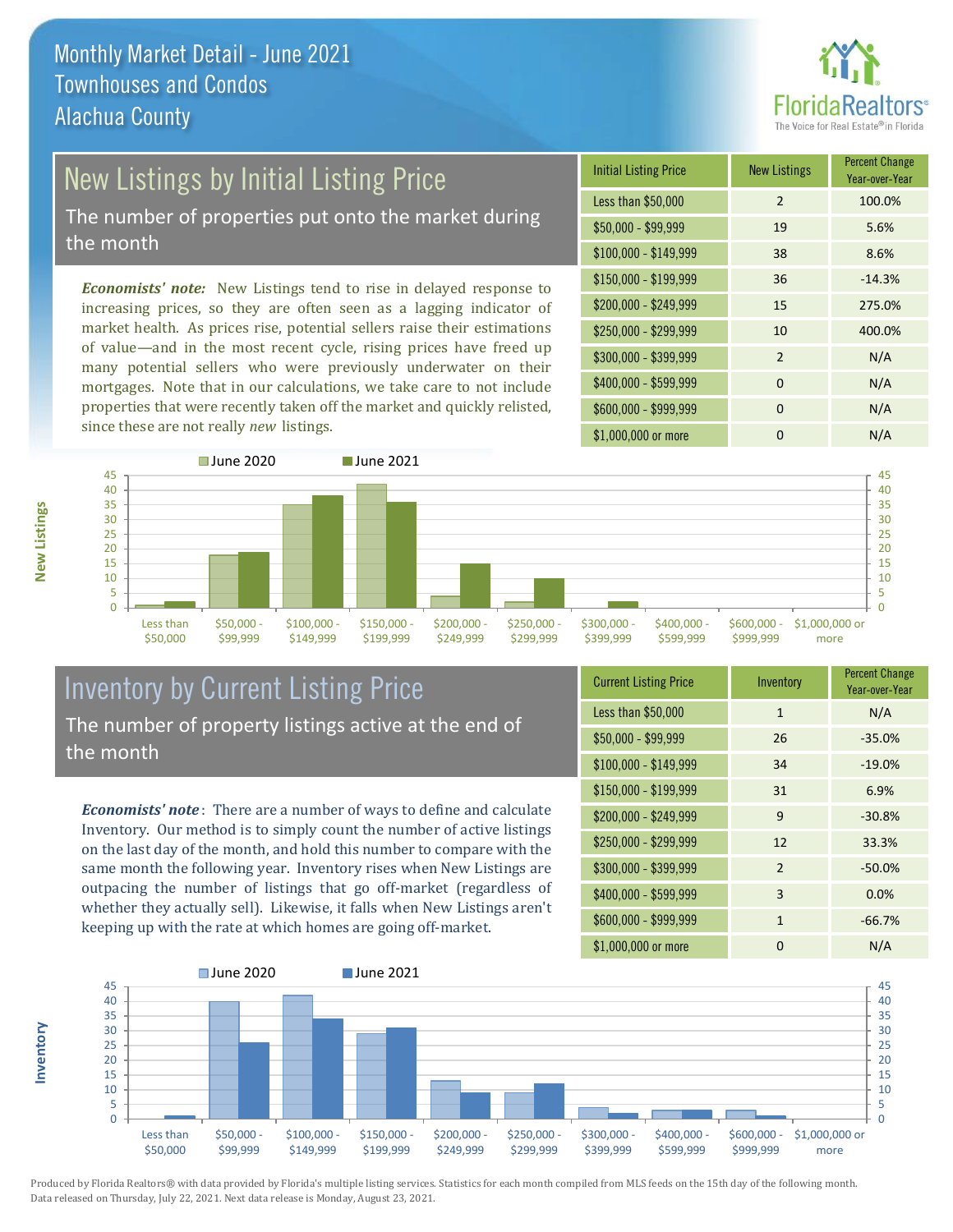Monthly Distressed Market - June 2021 Alachua County Townhouses and Condos

![](_page_7_Picture_1.jpeg)

![](_page_7_Figure_2.jpeg)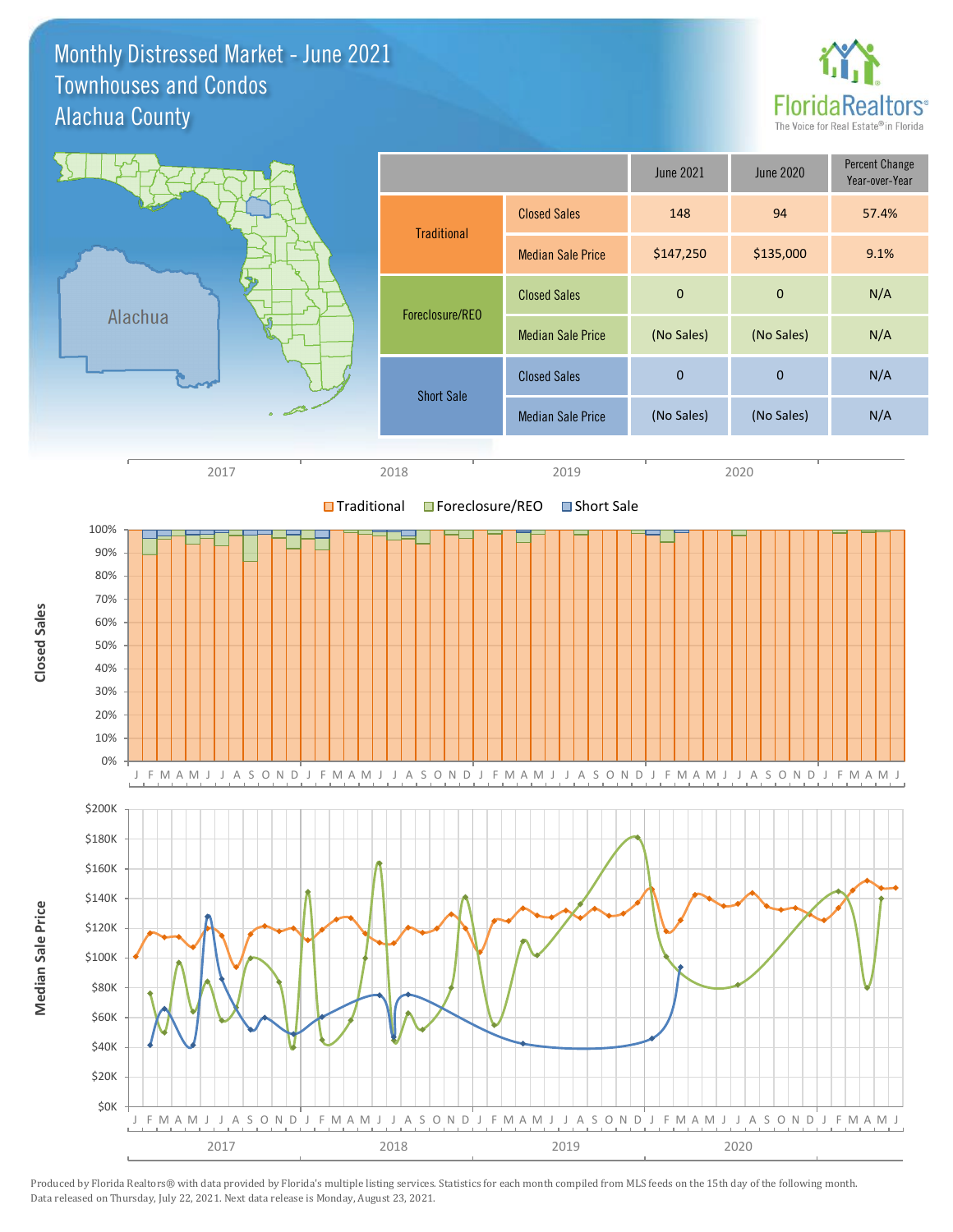Monthly Market Detail - June 2021 Alachua County Manufactured Homes

![](_page_8_Picture_1.jpeg)

![](_page_8_Figure_2.jpeg)

| <b>Summary Statistics</b>                                       | <b>June 2021</b> | June 2020     | <b>Percent Change</b><br>Year-over-Year |
|-----------------------------------------------------------------|------------------|---------------|-----------------------------------------|
| <b>Closed Sales</b>                                             | 13               | 17            | $-23.5%$                                |
| Paid in Cash                                                    | $\overline{4}$   | 10            | $-60.0%$                                |
| <b>Median Sale Price</b>                                        | \$133,000        | \$132,500     | 0.4%                                    |
| <b>Average Sale Price</b>                                       | \$144,615        | \$129,559     | 11.6%                                   |
| Dollar Volume                                                   | \$1.9 Million    | \$2.2 Million | $-14.6%$                                |
| <b>Median Percent of Original</b><br><b>List Price Received</b> | 95.0%            | 95.3%         | $-0.3%$                                 |
| <b>Median Time to Contract</b>                                  | 20 Days          | 37 Days       | $-45.9%$                                |
| <b>Median Time to Sale</b>                                      | 78 Days          | 103 Days      | $-24.3%$                                |
| <b>New Pending Sales</b>                                        | 15               | 21            | $-28.6%$                                |
| <b>New Listings</b>                                             | 20               | 15            | 33.3%                                   |
| Pending Inventory                                               | 27               | 39            | $-30.8%$                                |
| Inventory (Active Listings)                                     | 28               | 29            | $-3.4%$                                 |
| Months Supply of Inventory                                      | 2.3              | 2.8           | $-17.9%$                                |

#### Closed Sales

The number of sales transactions which closed during the month

*Economists' note* : Closed Sales are one of the simplest—yet most important—indicators for the residential real estate market. When comparing Closed Sales across markets of different sizes, we recommend comparing the percent changes in sales rather than the number of sales. Closed Sales (and many other market metrics) are affected by seasonal cycles, so actual trends are more accurately represented by year-over-year changes (i.e. comparing a month's sales to the amount of sales in the same month in the previous year), rather than changes from one month to the next.

| <b>Month</b>     | <b>Closed Sales</b> | Percent Change<br>Year-over-Year |
|------------------|---------------------|----------------------------------|
| Year-to-Date     | 73                  | 23.7%                            |
| <b>June 2021</b> | 13                  | $-23.5%$                         |
| May 2021         | 20                  | 81.8%                            |
| April 2021       | 11                  | 10.0%                            |
| March 2021       | 12                  | 33.3%                            |
| February 2021    | 9                   | 800.0%                           |
| January 2021     | 8                   | $-27.3%$                         |
| December 2020    | 12                  | 20.0%                            |
| November 2020    | 8                   | 0.0%                             |
| October 2020     | 12                  | 20.0%                            |
| September 2020   | 11                  | $-31.3%$                         |
| August 2020      | 14                  | 27.3%                            |
| <b>July 2020</b> | 15                  | 66.7%                            |
| <b>June 2020</b> | 17                  | 30.8%                            |

![](_page_8_Figure_8.jpeg)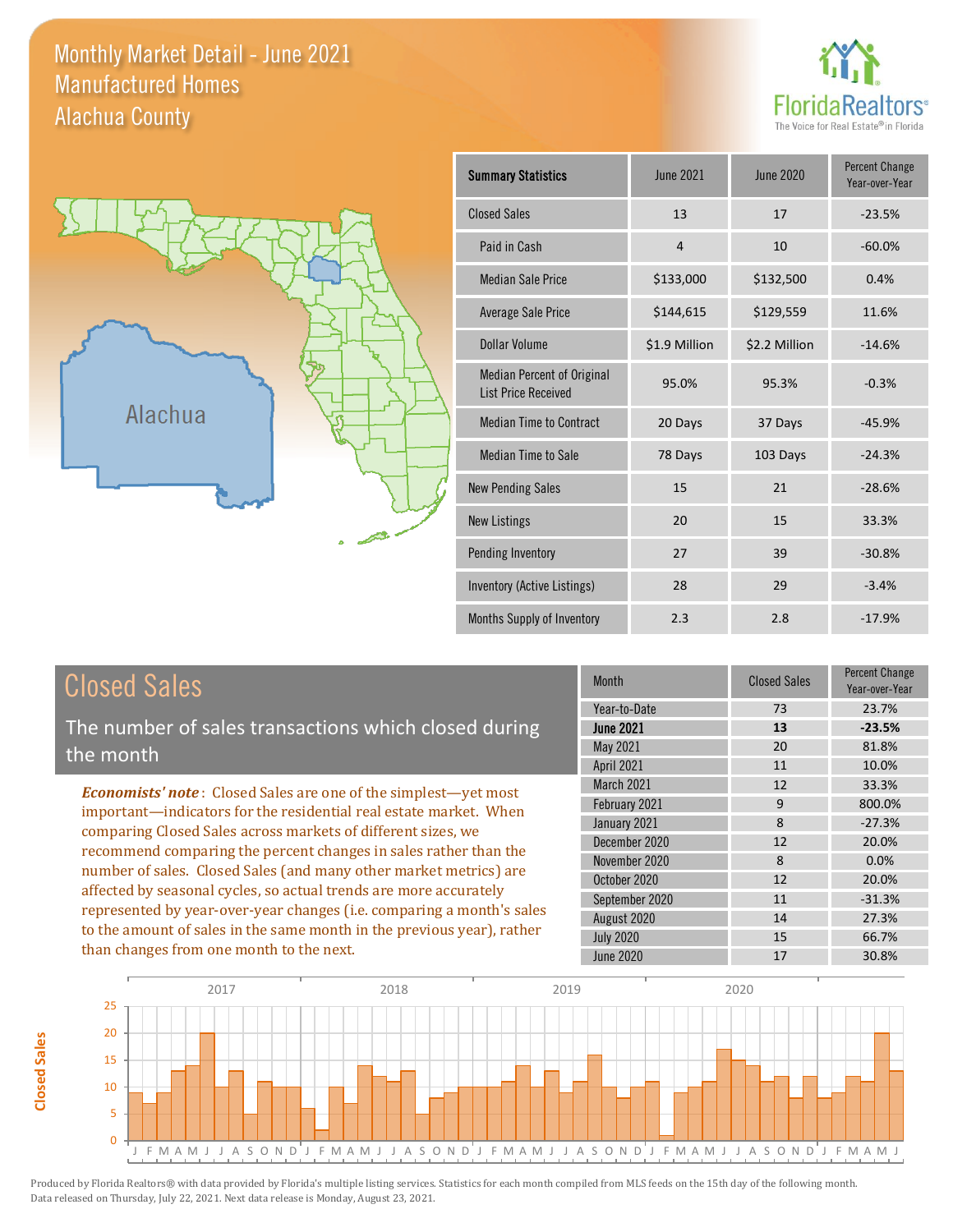![](_page_9_Picture_1.jpeg)

#### $$100,000 - $149,999$  6 -14.3% Sale Price Closed Sales Percent Change Year-over-Year Less than \$50,000 0 0 -100.0% \$50,000 - \$99,999 3 50.0% \$150,000 - \$199,999 3 -50.0% \$200,000 - \$249,999 0 -100.0%  $$400,000 - $599,999$  0 N/A *Economists' note:* Closed Sales are one of the simplest—yet most important—indicators for the residential real estate market. When comparing Closed Sales across markets of different sizes, we recommend comparing the percent changes in sales rather than the number of sales. Closed Sales (and many other market metrics) are affected by seasonal cycles, so actual trends are more accurately represented by year-over-year changes (i.e. comparing a month's sales \$250,000 - \$299,999 0 0 N/A \$300,000 - \$399,999 1 N/A Closed Sales by Sale Price The number of sales transactions which closed during the month

![](_page_9_Figure_3.jpeg)

#### Median Time to Contract by Sale Price The median number of days between the listing date and contract date for all Closed Sales during the month

to the amount of sales in the same month in the previous year), rather

*Economists' note* : Like Time to Sale, Time to Contract is a measure of the length of the home selling process calculated for sales which closed during the month. The difference is that Time to Contract measures the number of days between the initial listing of a property and the signing of the contract which eventually led to the closing of the sale. When the gap between Median Time to Contract and Median Time to Sale grows, it is usually a sign of longer closing times and/or declining numbers of cash sales.

| <b>Sale Price</b>     | <b>Median Time to</b><br>Contract | <b>Percent Change</b><br>Year-over-Year |
|-----------------------|-----------------------------------|-----------------------------------------|
| Less than \$50,000    | (No Sales)                        | N/A                                     |
| $$50,000 - $99,999$   | 95 Days                           | $-22.1%$                                |
| $$100,000 - $149,999$ | 16 Days                           | $-81.4%$                                |
| $$150,000 - $199,999$ | 20 Days                           | $-16.7%$                                |
| \$200,000 - \$249,999 | (No Sales)                        | N/A                                     |
| \$250,000 - \$299,999 | (No Sales)                        | N/A                                     |
| \$300,000 - \$399,999 | 12 Days                           | N/A                                     |
| \$400,000 - \$599,999 | (No Sales)                        | N/A                                     |
| \$600,000 - \$999,999 | (No Sales)                        | N/A                                     |
| \$1,000,000 or more   | (No Sales)                        | N/A                                     |

\$600,000 - \$999,999 0 0 N/A

![](_page_9_Figure_7.jpeg)

**Closed Sales**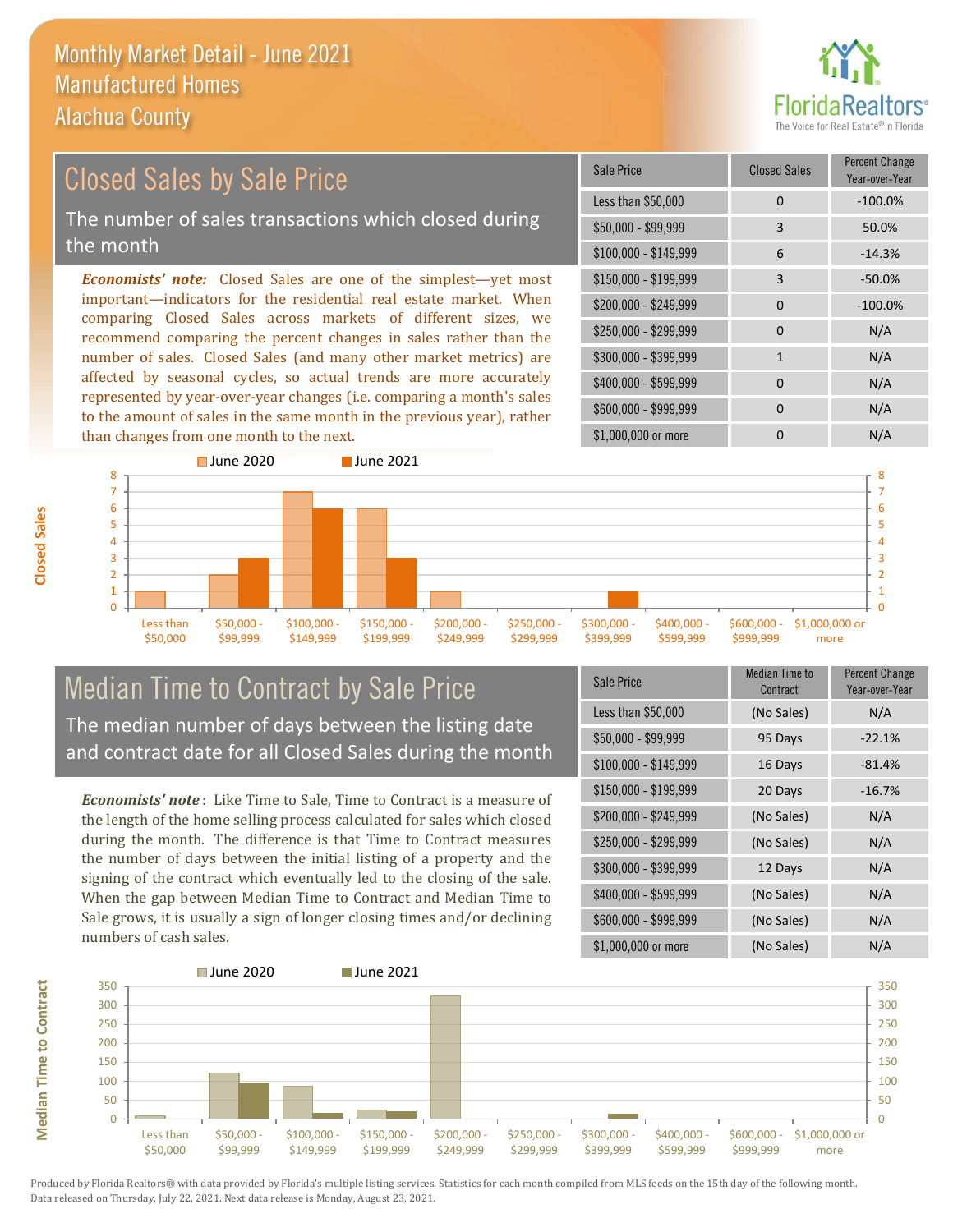![](_page_10_Picture_1.jpeg)

#### New Listings by Initial Listing Price The number of properties put onto the market during the month

*Economists' note:* New Listings tend to rise in delayed response to increasing prices, so they are often seen as a lagging indicator of market health. As prices rise, potential sellers raise their estimations of value—and in the most recent cycle, rising prices have freed up many potential sellers who were previously underwater on their mortgages. Note that in our calculations, we take care to not include properties that were recently taken off the market and quickly relisted, since these are not really *new* listings.

| Initial Listing Price | New Listings   | <b>Percent Change</b><br>Year-over-Year |
|-----------------------|----------------|-----------------------------------------|
| Less than \$50,000    | 0              | N/A                                     |
| $$50,000 - $99,999$   | $\overline{2}$ | $-60.0%$                                |
| $$100,000 - $149,999$ | 9              | 125.0%                                  |
| $$150,000 - $199,999$ | 5              | 150.0%                                  |
| \$200,000 - \$249,999 | $\mathcal{P}$  | $-33.3%$                                |
| \$250,000 - \$299,999 | $\mathbf{1}$   | N/A                                     |
| \$300,000 - \$399,999 | 0              | $-100.0%$                               |
| \$400,000 - \$599,999 | 1              | N/A                                     |
| \$600,000 - \$999,999 | $\Omega$       | N/A                                     |
| \$1,000,000 or more   | n              | N/A                                     |

![](_page_10_Figure_5.jpeg)

#### Inventory by Current Listing Price The number of property listings active at the end of the month

*Economists' note* : There are a number of ways to define and calculate Inventory. Our method is to simply count the number of active listings on the last day of the month, and hold this number to compare with the same month the following year. Inventory rises when New Listings are outpacing the number of listings that go off-market (regardless of whether they actually sell). Likewise, it falls when New Listings aren't keeping up with the rate at which homes are going off-market.

| <b>Current Listing Price</b> | Inventory      | Percent Change<br>Year-over-Year |
|------------------------------|----------------|----------------------------------|
| Less than \$50,000           | $\mathbf{1}$   | N/A                              |
| $$50,000 - $99,999$          | 3              | $-50.0%$                         |
| $$100,000 - $149,999$        | 13             | 18.2%                            |
| $$150,000 - $199,999$        | 4              | 0.0%                             |
| \$200,000 - \$249,999        | $\overline{2}$ | $-33.3%$                         |
| \$250,000 - \$299,999        | $\overline{2}$ | 100.0%                           |
| \$300,000 - \$399,999        | $\mathbf{1}$   | 0.0%                             |
| \$400,000 - \$599,999        | $\overline{2}$ | 100.0%                           |
| \$600,000 - \$999,999        | $\Omega$       | N/A                              |
| \$1,000,000 or more          | O              | $-100.0\%$                       |

![](_page_10_Figure_9.jpeg)

**Inventory**